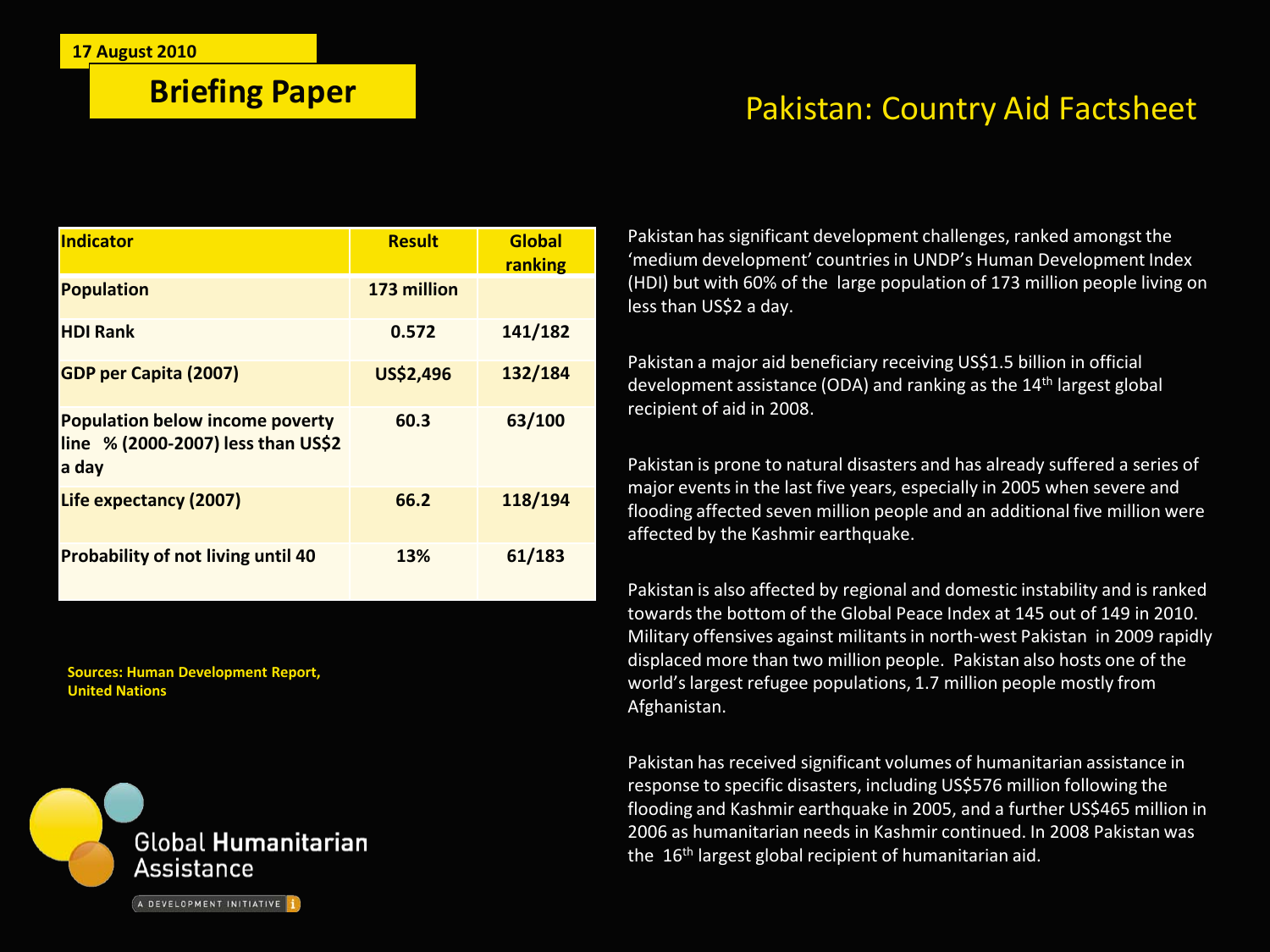#### **Aid to Pakistan, 1995-2008**

In 2008 Pakistan received US\$1.5 billion in ODA, its lowest level since 2003 and a 34% drop from the previous year's US\$2.3 billion.

In 2001 contributions rose sharply, up 195% from 2000, reflecting a convergence of global interest in the region following the invasion of Afghanistan in 2001.

Humanitarian aid contributions to Pakistan respond to natural disaster events. In 2005 Pakistan received substantial humanitarian aid, US\$576 million (which made up 31% of ODA) in response to the earthquake and floods which affected 12 million people. Humanitarian aid to Pakistan declined between 2006 and 2008 but remains significantly higher than in any year preceding the 2005 peak.



Source: OECD DAC (all donors) EM-DAT CRED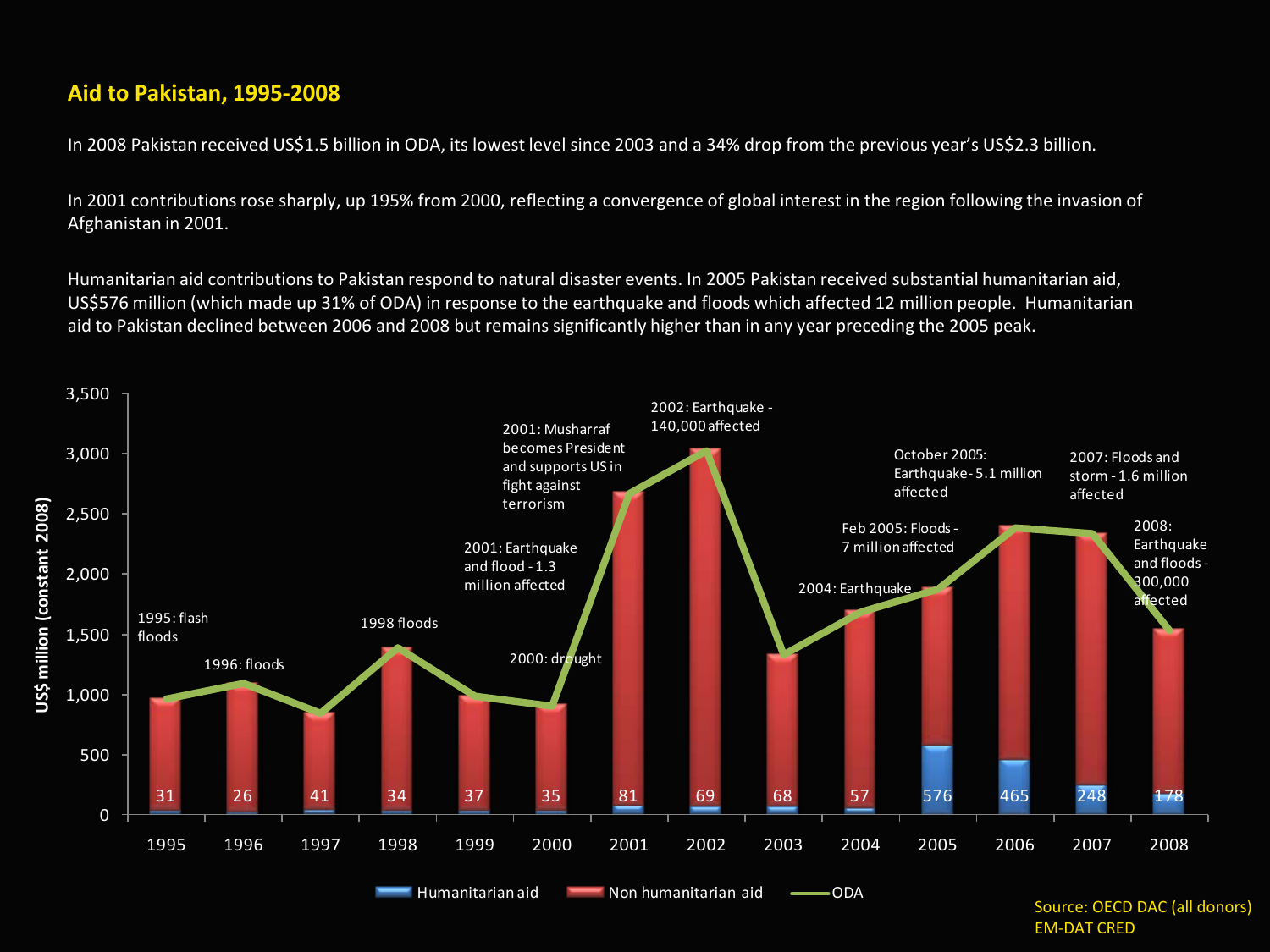#### **ODA to Pakistan compared to other recipient countries, 2008**

In absolute terms, Pakistan ranked as the 14<sup>th</sup> largest recipient of ODA in 2008, having received US\$1.5 billion.

Pakistan's ODA per capita in 2008 amounted to US\$9.2, placing it 101<sup>st</sup> amongst countries with more than half million inhabitants. Amongst the countries receiving more aid per capita than Pakistan were other states high on the political priority list of major donor countries - the occupied Palestinian territory, Iraq and Afghanistan.

Note: Our method of calculation of ODA per capita excludes all countries with less than half a million population. The very small population figures seriously distort the analysis per capita. In 2008 14 out of the top 15 recipients of ODA per capita were small island sates.



| <b>Recipient</b>                        | Total ODA, 2008<br>(US\$m) | <b>Ranking per</b><br>total ODA | <b>ODA per capita, Ranking per</b><br>2008 (US\$m) capita |                 |
|-----------------------------------------|----------------------------|---------------------------------|-----------------------------------------------------------|-----------------|
| <b>Iraq</b>                             | 9880.2                     | $\mathbf{1}$                    | 333.7                                                     | 5               |
| <b>Afghanistan</b>                      | 4865.1                     | $\overline{2}$                  | 172.2                                                     | 12              |
| <b>Ethiopia</b>                         | 3327.5                     | $\overline{\mathbf{3}}$         | 39.0                                                      | 66              |
| occupied Palestinian<br>territory (OPT) | 2592.8                     | $\overline{a}$                  | 624.7                                                     | 1               |
| <b>Viet Nam</b>                         | 2551.8                     | 5                               | 28.8                                                      | 45              |
| <b>Sudan</b>                            | 2383.6                     | 6                               | 60.3                                                      | 46              |
| <b>Tanzania</b>                         | 2330.7                     | $\overline{\mathbf{z}}$         | 56.1                                                      | 50              |
| India                                   | 2107.7                     | 8                               | 1.8                                                       | 116             |
| <b>Bangladesh</b>                       | 2061.4                     | 9                               | 12.8                                                      | 94              |
| <b>Turkey</b>                           | 2023.7                     | 10                              | 26.7                                                      | 79              |
| <b>Mozambique</b>                       | 1993.8                     | 11                              | 91.5                                                      | 28              |
| <b>Uganda</b>                           | 1656.8                     | 12                              | 51.8                                                      | 54              |
| Congo, Dem. Rep.                        | 1648.3                     | 13                              | 25.4                                                      | 80              |
| <b>Pakistan</b>                         | 1539.4                     | 14                              | 9.2                                                       | 101             |
| <b>China</b>                            | 1488.9                     | 15                              | 1.1                                                       | 119             |
| <b>Kenya</b>                            | 1360.4                     | 16                              | 35.2                                                      | 70              |
| <b>Egypt</b>                            | 1348.4                     | 17                              | 17.5                                                      | 87              |
| Ghana                                   | 1293.3                     | 18                              | 54.0                                                      | 51              |
| <b>Nigeria</b>                          | 1289.8                     | 19                              | 8.5                                                       | 105             |
| <b>Liberia</b>                          | 1250.4                     | 20                              | 315.5                                                     | $6\phantom{1}6$ |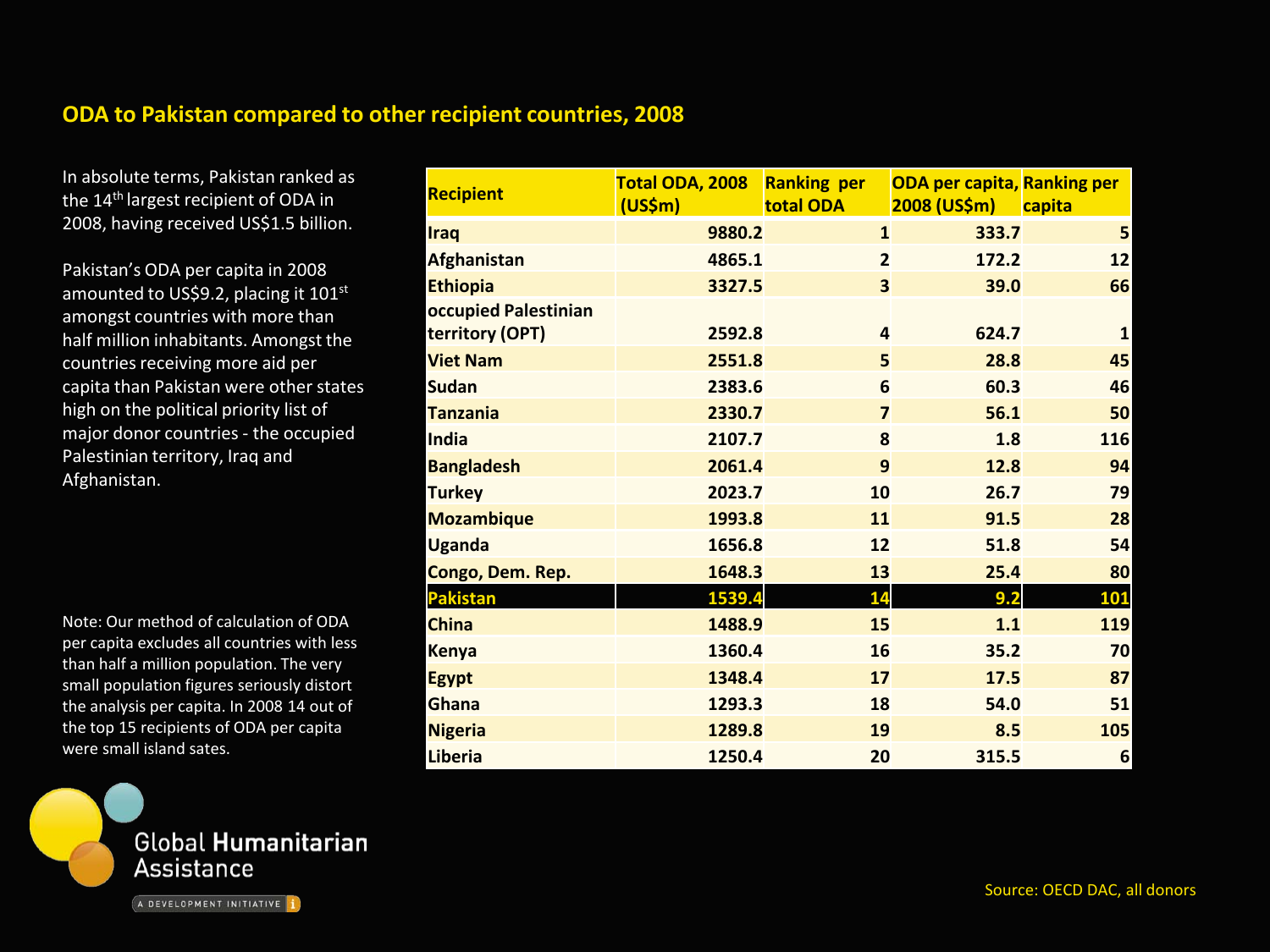#### **Donor funding to Pakistan by sector, 2008**

Almost a third of all aid committed by donors in 2008 was for activities promoting the health, well-being and education of the population . By far the largest proportion of Pakistan's aid is channelled to a range of activities encouraging economic growth.

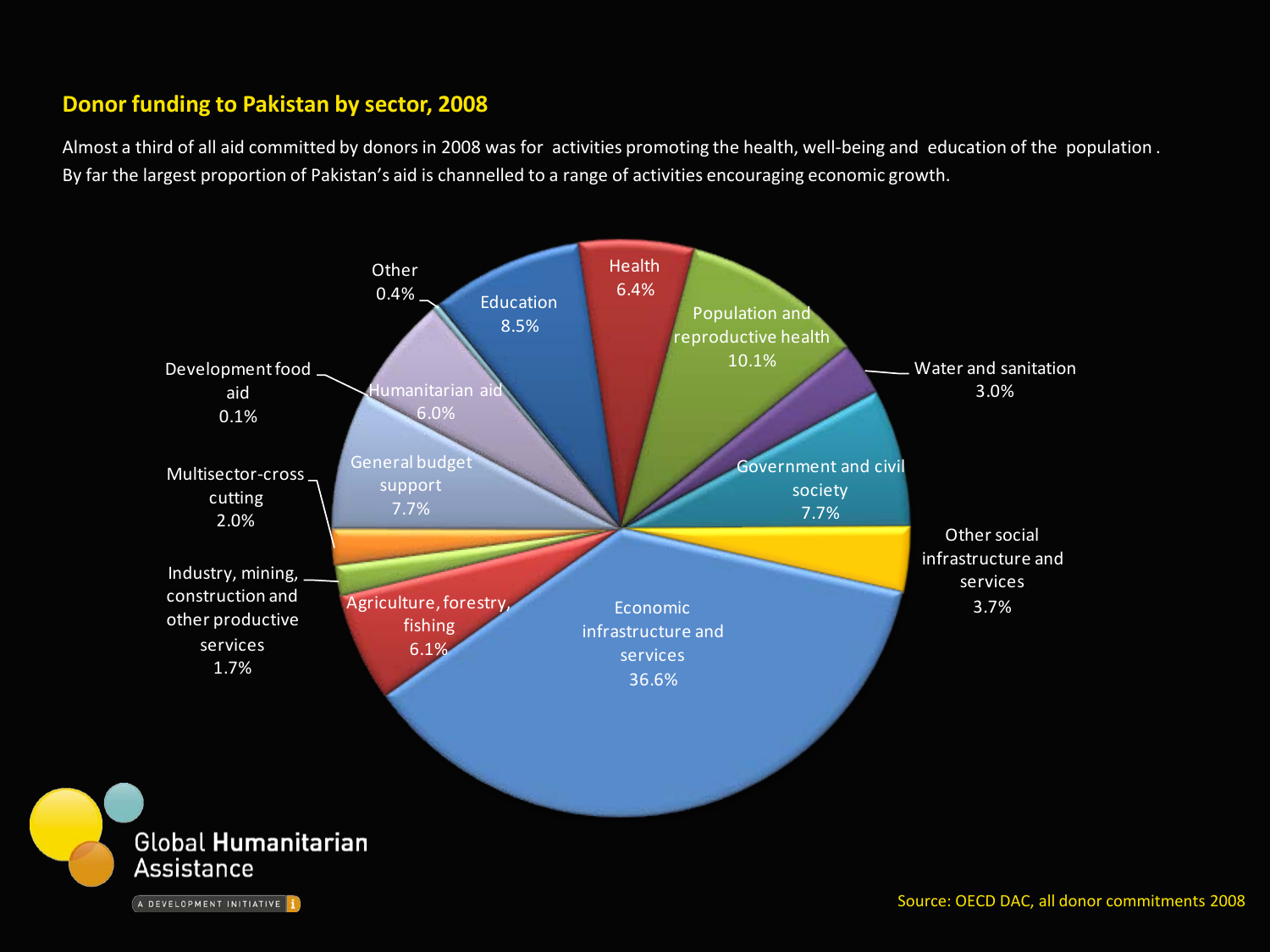#### **Top humanitarian donors 1995-2008**

In 2008 the top five humanitarian donors to Pakistan were the United States (US), the European Commission (EC), Australia, the United Kingdom (UK) and Canada. These donors provided 79% of total DAC donor humanitarian aid in that year. The US alone contributed 35% of the total DAC donor humanitarian aid in 2008 however its overall contributions had fallen by 67% since 2006.

Over the period 1995-2008 the top 5 donors of humanitarian aid were the US, Turkey, the EC, Norway and the UK. Disbursements from these donors remained more or less constant until 2005 when large amounts of humanitarian aid were given by Turkey, US\$165 million and Norway, US\$100 million. The sharp increase in aid corresponds with the major earthquake and floods in 2005

### **Top 10 humanitarian donors to Pakistan 07-08 (constant prices) 2007 US\$ m 2008 US\$ m** United States 194.54 United States 194.08 **France** 25.09 **France** 25.09 EC 36.29 Australia 16.66 Germany 13.46 Finland 1.39 Canada 1.34 S.14 Switzerland 5.37 Japan 5.14 Australia 19 5.19 Germany 1.54 United Kingdom 1 4.72 Switzerland 1.07 Canada 3.85 Sweden 3.78 Sweden 2.95 Turkey 2.68

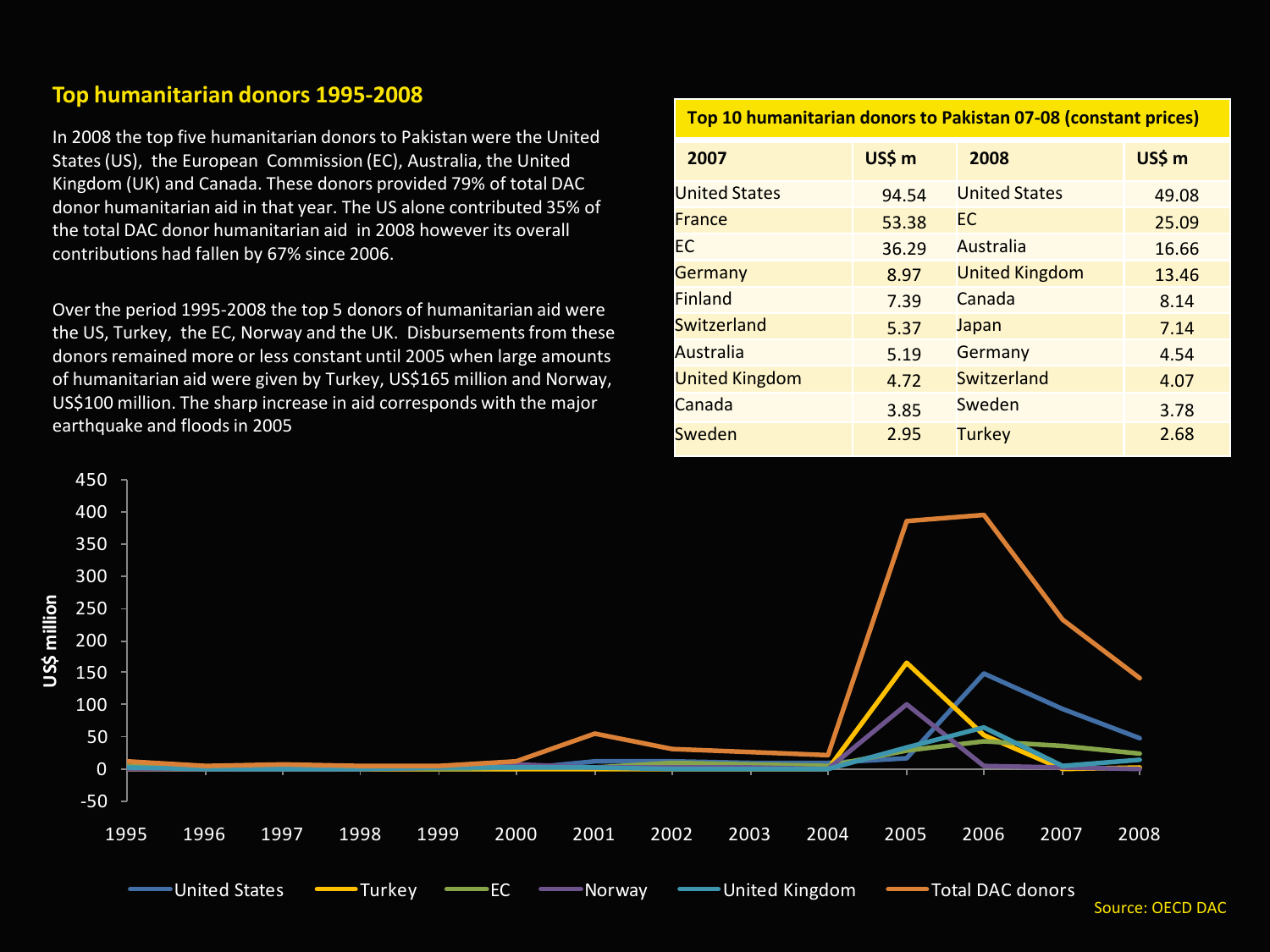#### **Top non-DAC humanitarian donors 1995-2008**

In 2009 the UAE was the most generous non-DAC donor donating US\$30 million to Pakistan , the majority of which went through UN agencies.

In 2005 Turkey was the most generous non-DAC donor, reporting US\$66 million to Pakistan, of which US\$25 million was channel bilaterally to the Pakistan government.

Note: Contributions reported through the FTS are voluntary so do not capture all humanitarian aid flows from non-DAC donors. Some donors, such as Turkey, also report voluntarily to the OECD DAC;. For example, in 2005 it reported over US\$160 million in total humanitarian aid to Pakistan

| Top 5 non-DAC donors to Pakistan 2008-2009 |        |               |               |  |
|--------------------------------------------|--------|---------------|---------------|--|
| 2008                                       | US\$ m | 2009          | US\$ m        |  |
| Saudi Arabia                               | 1.9    | <b>UAE</b>    | 30            |  |
| Korea                                      | 0.1    | Saudi Arabia  | 2.4           |  |
|                                            |        | Oman          | $\mathcal{P}$ |  |
|                                            |        | <b>Russia</b> | 1             |  |
|                                            |        | Korea         |               |  |

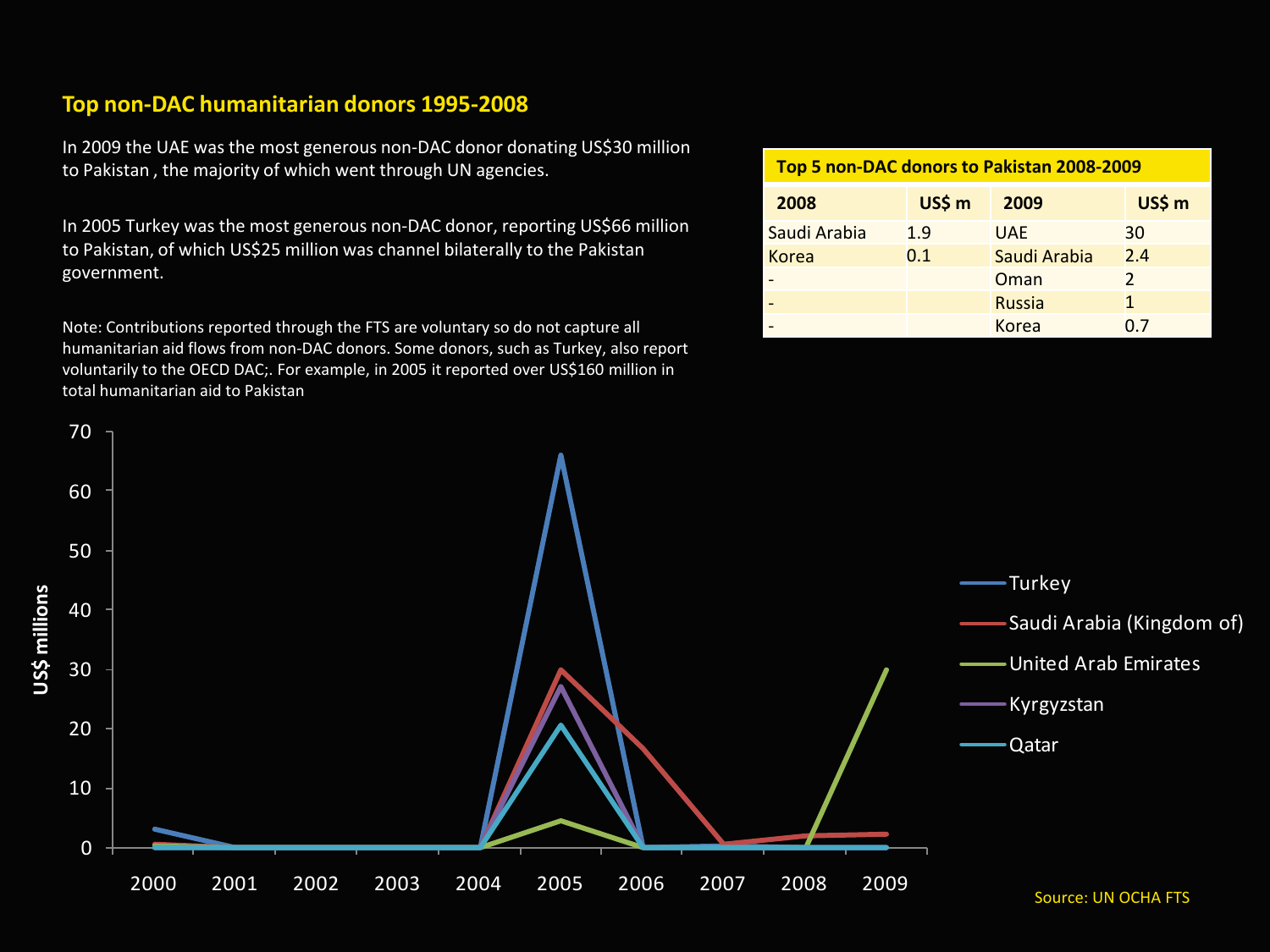#### **Humanitarian aid to Pakistan compared to other recipient countries, 2008**

Pakistan was 16<sup>th</sup> largest recipient of humanitarian assistance in 2008, higher that China (ranked 23rd) and India (32nd) which both suffered natural disasters in that year.

| <b>Recipient</b>              | US\$m  | <b>Ranking</b> |
|-------------------------------|--------|----------------|
| <b>Sudan</b>                  | 1399.9 | 1              |
| <b>Afghanistan</b>            | 870.7  | $\overline{2}$ |
| <b>Ethiopia</b>               | 840.3  | 3              |
| <b>Palestinian Adm. Areas</b> | 799.1  | 4              |
| <b>Somalia</b>                | 566.5  | 5              |
| Congo, Dem. Rep.              | 548.5  | 6              |
| <b>Iraq</b>                   | 394.8  | 7              |
| <b>Myanmar</b>                | 365.7  | 8              |
| <b>Zimbabwe</b>               | 333.5  | 9              |
| <b>Kenya</b>                  | 306.1  | 10             |
| <b>Lebanon</b>                | 254.4  | 11             |
| <b>Sri Lanka</b>              | 246.6  | 12             |
| <b>Chad</b>                   | 244.3  | 13             |
| <b>Uganda</b>                 | 244.1  | 14             |
| <b>Haiti</b>                  | 206.2  | 15             |
| <b>Pakistan</b>               | 178.3  | 16             |
| <b>Jordan</b>                 | 150.8  | 17             |
| <b>Bangladesh</b>             | 141.6  | 18             |
| <b>Indonesia</b>              | 137.4  | 19             |
| Korea, Dem. Rep.              | 109.2  | 20             |



A DEVELOPMENT INITIATIVE 1

#### **Contributions to Pakistan via the Central Emergency Response Fund (CERF)**

Between 2007 and 2008, CERF contributions to Pakistan increased by 222% from US\$5.8 million in 2007 to US\$18.7 million in 2008. In 2008 Pakistan was the 5th largest recipient of CERF funds. In 2009 CERF contributions to Pakistan dropped to US\$8.9 million ranking Pakistan 12th



Sources: OECD DAC (all donors) and **CERF**